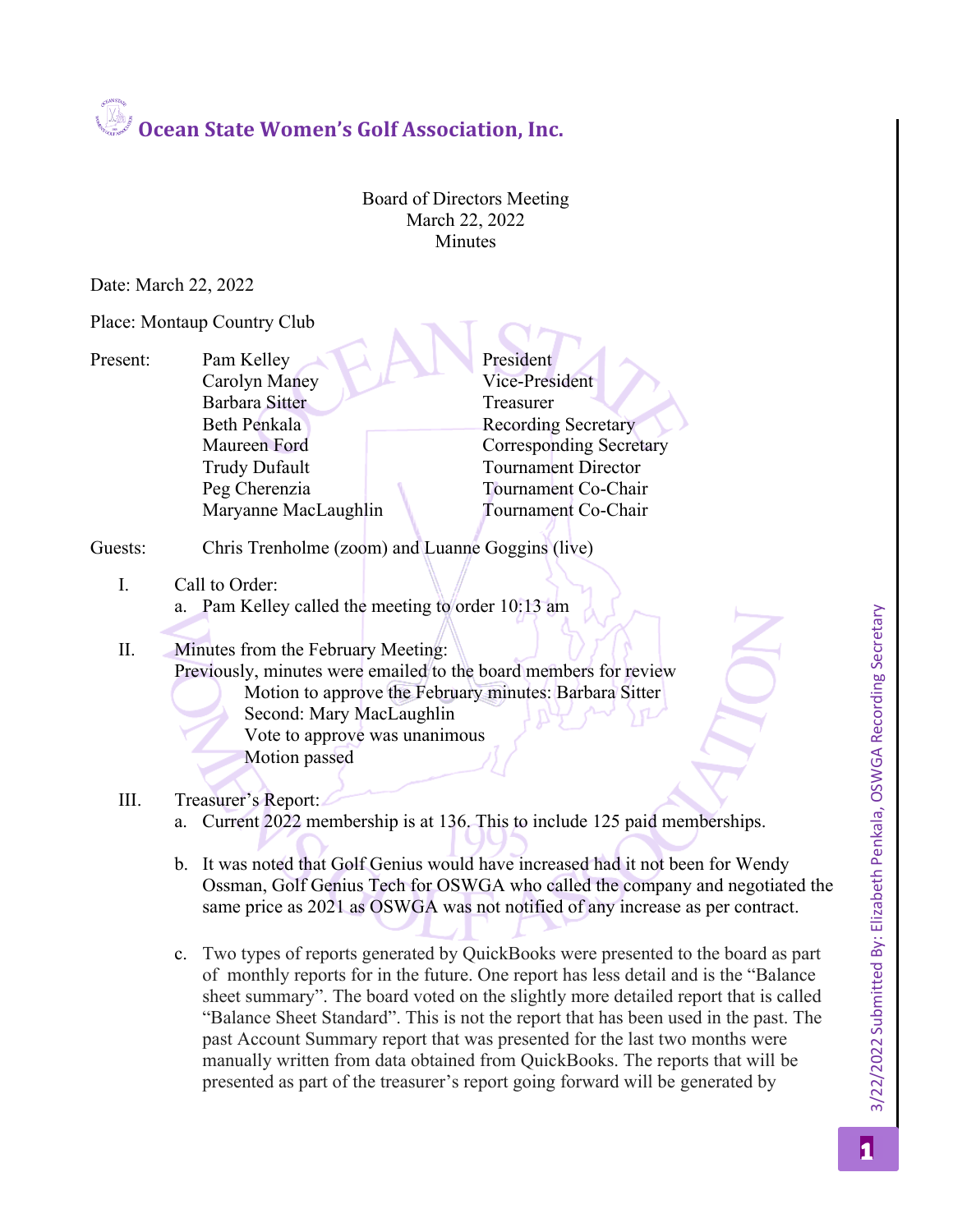## **Ocean State Women's Golf Association, Inc.**

QuickBooks and consist of the Balance Sheet Standard as well as the Profit and Loss YTD comparison report.

Motion to approve the 2022 March Treasurer's Report: Trudy Dufault Second: Maureen Ford Vote to approve: Unanimous Motion passed

- IV. Tournament Director's Report
	- a. The Tournament Cards for members was presented as a choice of either Bifold or Trifold and either Matte or Glossy finish. Motion was made to make that 175 of the *Trifold Matte finish Tournament Cards* be made. It was recommended to add a *COMMENT* column so to extend the lines for the purpose of keeping track of teams, scores, or any personal notes. These cards would replace the *Tournament Handbook*. All information that had previously been made available in hard copy will remain available on www.oswga.org as in the past.
	- b. The first three tournaments of 2022 have been finalized:
		- i. Lake of Isles: 9 am shot gun with carts and golf included in the price. The restaurant will be available to purchase lunch.
		- ii. Stonington CC: 9 am shot gun with carts and golf included in the price. No restaurant and no bar will be available. For your convenience, a few restaurants name and location near the course will be available at the tournament check in desk. Prize gift cards will be for the Pro Shop.
		- iii. Segregansett CC: Tee Times starting at 9 am. Golf, Carts, and Lunch is included.
	- c. RI Cup (OSWGA v LPGA-RI) committee consists of Barbara Sitter, Pat Dickson, and Trudy Dufault. A play date to be determined as either Thursday, July 21 or Friday, July 22, 2022. Possible courses are Blissful Meadows Golf Club (Uxbridge, MA); LeBaron Hills CC (Lakeville, MA) and Warwick CC (Warwick, RI). It was suggested that any private course that can be attained for Golf, Carts and Meal at a reasonable price inclusive be researched for board approval.

Motion to approve the tournament chairs report: Maureen Ford Second: Carolyn Maney Vote to approve: Unanimous Motion passed

- V. Committee Reports:
	- a. Banquet report Carolyn Maney reported that Cranston CC is available Sunday November 6, 2022. She presented Buffet Choices ranging from \$26.81-\$40.32 per